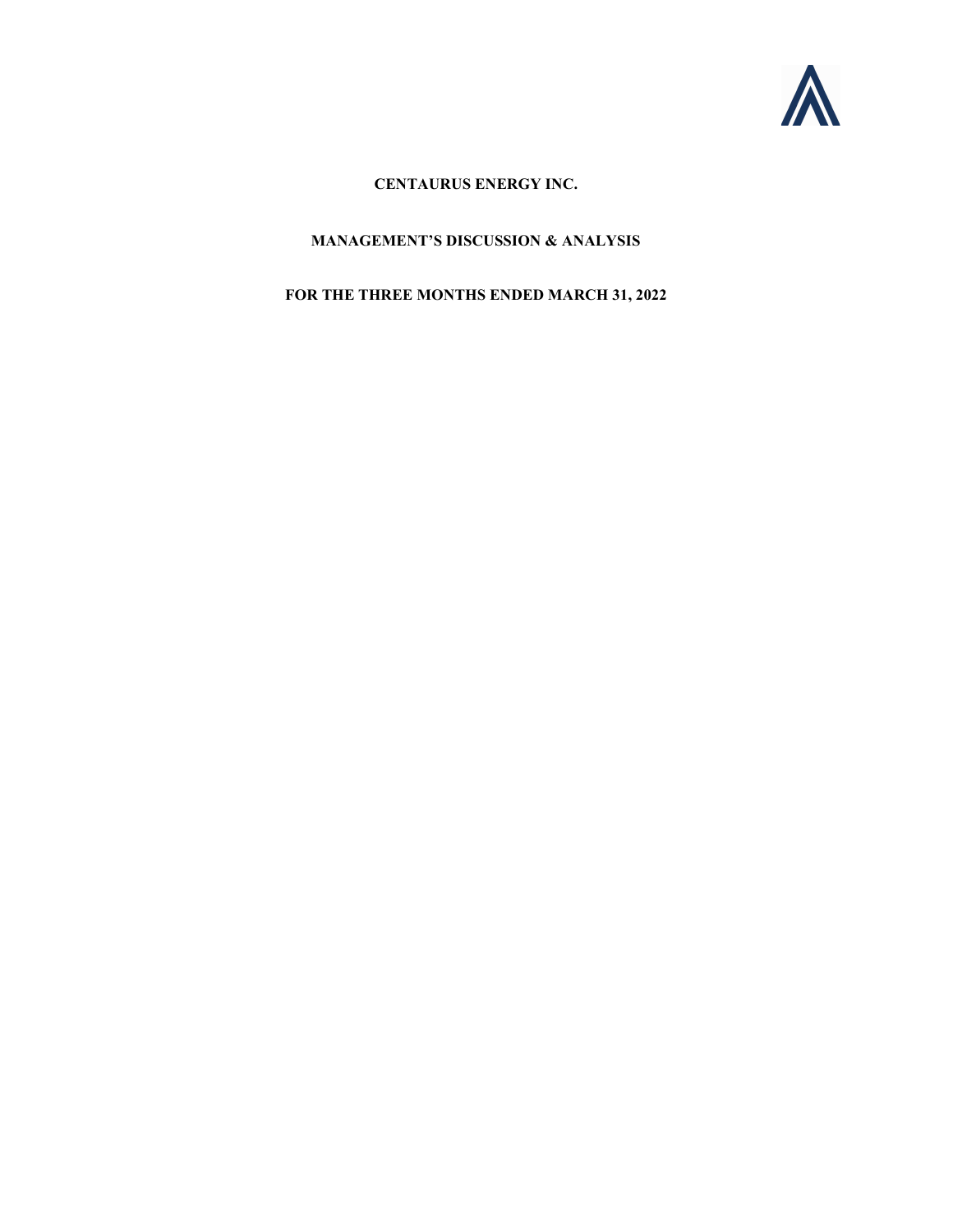

## MANAGEMENT'S DISCUSSION & ANALYSIS FOR THE THREE MONTHS ENDED MARCH 31, 2022

(Unless otherwise indicated, all dollar amounts are in United States dollars ("USD"))

This Management's Discussion and Analysis of financial condition and results of operations ("MD&A") is based on information available to May 31, 2022 and should be read in conjunction with Centaurus Energy Inc.'s ("Centaurus" or the "Company") unaudited condensed interim consolidated financial statements for the three months ended March 31, 2022 and the accompanying notes as well as the unaudited consolidated financial statements for the year ended December 31, 2021 and the accompanying notes. This MD&A contains forward-looking information about the Company's current expectations, estimates, projections and assumptions. See the Advisory for information on the risk factors that could cause actual results to differ materially and the assumptions underlying the Company's forwardlooking information. Centaurus's Management prepared the MD&A, while the Audit Committee of the Centaurus Board of Directors (the "Board") reviewed and recommended its approval by the Board. Additional information relevant to the Company's activities contained in its continuous disclosure documents, including quarterly condensed interim consolidated financial statements and the Annual Information Form ("AIF"), is available on SEDAR at www.sedar.com and on the Company's website at www.ctaurus.com.

## Basis of Presentation

This MD&A and the unaudited condensed interim consolidated financial statements and comparative information have been prepared in accordance with International Financial Reporting Standards ("IFRS" or "GAAP") as issued by the International Accounting Standards Board applying IAS 34. Unless otherwise indicated, all dollar amounts are in United States dollars ("USD"). Sales volumes are presented on a before royalties basis.

### Non-GAAP Measures

Certain financial measures in this document do not have a standardized meaning as prescribed by IFRS, such as funds flow from (used in) operations, working capital and netbacks and therefore are considered non-GAAP measures. These measures may not be comparable to similar measures presented by other issuers. These measures have been described and presented in order to provide shareholders and potential investors with additional measures for analyzing the Company's ability to generate funds to finance its operations and information regarding its liquidity. The additional information should not be considered in isolation or as a substitute for measures prepared in accordance with IFRS. The definition and/or reconciliation of each non-GAAP measure is presented in the Netbacks and Reconciliation of Cash Flow from (used in) Operating Activities and Funds Flow from (used in) Continuing Operations sections of this MD&A.

Funds flow from (used in) continuing operations per share is calculated using the same basic and diluted weighted average number of shares for the period, consistent with the calculations of loss per share.

The term barrels of oil equivalent ("boe") may be misleading, particularly if used in isolation. Per boe amounts have been calculated using a conversion rate of six thousand cubic feet of natural gas to one barrel of oil. This equivalence is based on an energy equivalency conversion method primarily applicable at the burner tip and does not represent a value equivalency at the wellhead.

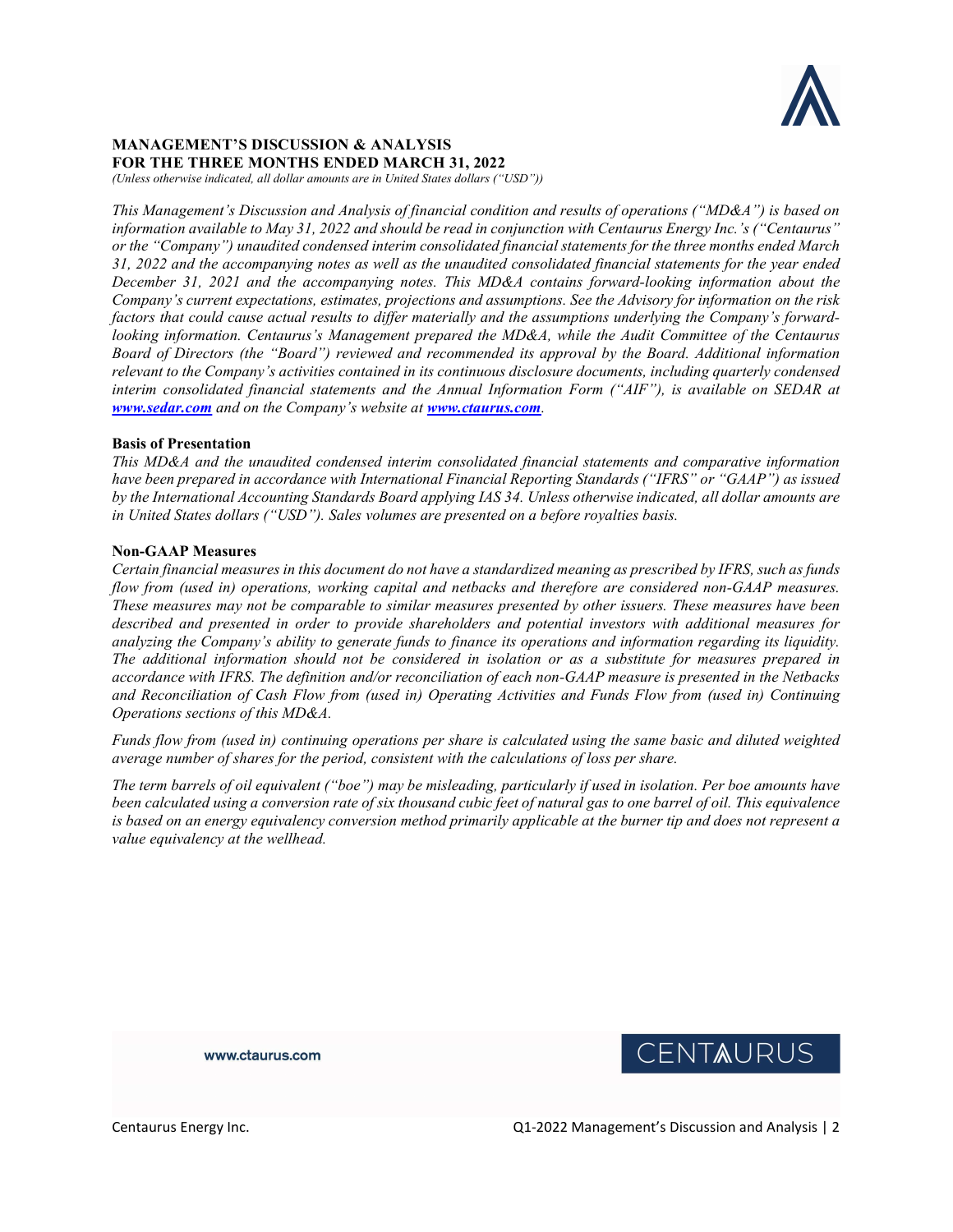

## Introduction

Centaurus Energy Inc. ("Centaurus", or the "Corporation") is an independent, Canadian company focused on Argentine upstream oil and gas with operations. The Corporation is implementing horizontal drilling and completions technology to develop both its conventional and resource plays.

Centaurus trades on the TSX Venture Exchange ("TSXV") under the symbol CTA and on the Pink market under the symbol CTARF. Centaurus' Argentine upstream oil and gas operations as well as the corporate segment are discussed in the "Continuing Argentine Operations and Corporate Segments" section of this MD&A. Unless specifically noted, all current and comparative reporting periods' operating and financial disclosures and discussion are in reference to the continuing Argentine operations and corporate segments.

## 2021 Highlights

## Coirón Amargo Sur Este ("CASE"); Assignment agreement to transfer the participating interest to Pan American Energy ("PAE")

On January 22, 2021, Centaurus and PAE interested into an assignment agreement, transferring to PAE a six percent (6%) working interest in CASE for an amount of \$8.4 million, with retroactive effect as of July 1, 2020. The \$8.4 million represented the value of cash call requests relating to the operating and capital expenditures for the period from April 2020 through December 31, 2020. Pursuant to the assignment agreement, Centaurus remedied its default under the Joint Venture Agreement with respect to the cash calls unpaid and cured its default under the Loan Agreement.

On March 22, 2022, Madalena Energy Argentina S.R.L. ("MEA"), has closed the agreement to sell its remaining working interest in CASE, located in the Province of Neuquén, Argentina to Pan American Energy, S.L., Argentine Branch ("PAE"), the operator of CASE.

Pursuant to the transaction with PAE, Centaurus has sold its remaining working interest (29%) in the CASE block, with an effective date of January 1, 2021, in return for consideration with a reference value of more than US\$49 million, including:

a. satisfaction and discharge of all amounts owed by the Company under the Loan Agreement between PAE and Centaurus, dated December 7, 2016 (the "Loan Agreement"), and termination of the Loan Agreement,

b. payment of US\$6,000,000 to the Province of Neuquén to settle MEA liabilities related to the Curamhuele hydrocarbons area, located in the Province of Neuquén ("Curamhuele"), and

c. payment to Centaurus, over time, of 1.25% to 2.5% Overriding Royalty Interest (the "ORRI") over the net proceeds corresponding to the 29% interest being assigned to PAE which shall be payable by PAE in semi-annual installments, and other considerations totaling US\$16.83 million.

Upon closing, PAE paid to the Company approximately US\$165,000 for the ORRI proceeds attributable to 2021. The next ORRI payment will be received after the close of the first half of 2022.

### Palmar Largo operation agreement

On January 15, 2021, the Company relinquished the Palmar Largo concession.

### El Chivil end of concession

On February 2, 2021, the Company relinquished its El Chivil concession.

Curamhuele; exploratory permit expiration

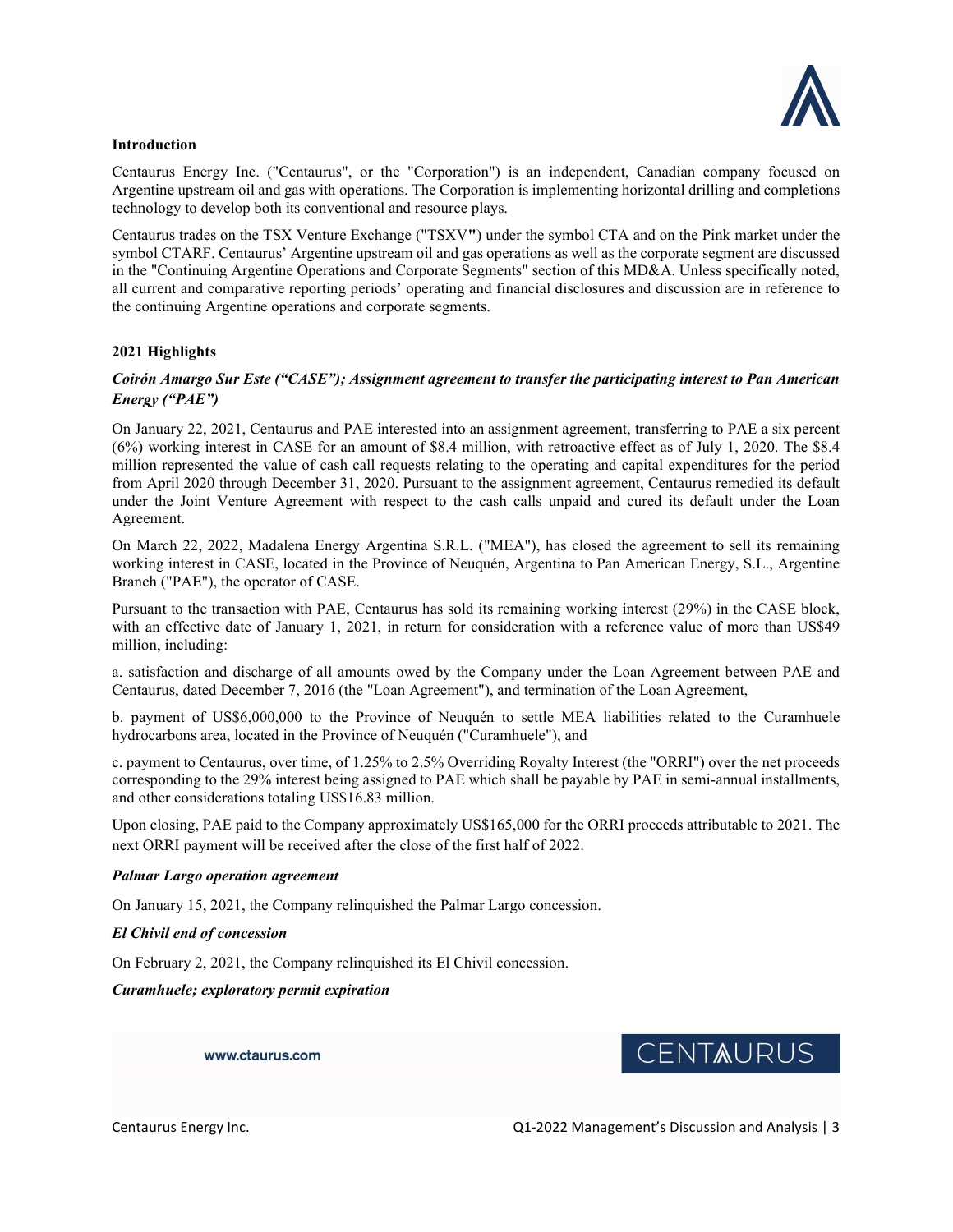

On March 16, 2021, the Company's exploratory permit relating to the Curamhuele block expired.

## Impact of the Coronavirus COVID-19

In March 2020, the World Health Organization declared COVID-19 a global pandemic. Since that time, the oil and gas industry has experienced significant volatility with commodity prices, and in particular oil prices, as a result of a decline in economic activity and lower demand for commodities in both Canada and around the world. In the second half of 2020 and into 2021, oil prices have partially recovered from the lows that occurred in the second quarter of 2020 as restrictions eased and vaccines started to be administered. In early 2021, full demand recovery remains uncertain as countries are at various stages of rolling-out vaccines while virus outbreaks continue to occur, mainly due to new variants which has resulted in activity restrictions.

Responses to the spread of COVID-19 have resulted in a significant increase in economic uncertainty in Argentina, with more volatile commodity prices, currency exchange rates and a marked decline in long-term interest rates. These events have resulted in a volatile and challenging economic climate which has adversely affected the Company's operational results and financial position.

### Grant of options

On January 8, 2021, the Corporation announced the grant of 24,205,954 options to officers, directors, employees and consultants pursuant to the Company's stock option plan, exercisable at a price of USD 0.04337 (CAD 0.055) per share and expiring on January 8, 2026. In addition, the Company and certain option holders have agreed to cancel 2,700,000 previously issued options originally issued in April 2018 and 600.000 issued in January 2021. The issuance of options is subject to Exchange approval and the shares issuable upon exercise of the options may not be traded for 4 months and one day from the date of grant.

## Management Changes

Steven Azarbad, the Company's interim CFO since March 2020 has relinquished his position. Mr. Azarbad remains a member of the Board of Directors. David Tawil, the Company's interim CEO, has assumed the duties of Mr. Azarbad.

Ruben Etcheverry, a member of the Company's Board of Directors, has relinquished his position.

## Foreign Exchange Fluctuations

The table below provides various exchange rates that illustrate the quarterly foreign exchange fluctuations between the USD, the Argentine Peso ("ARS"), and the Canadian dollar ("CAD"). The table illustrates the impact of both the ARS and CAD changes relative to the USD in the three months ended March 31, 2022 compared to the three month ended March 31, 2021. Foreign exchange changes in CAD and ARS impact the unrealized foreign exchange gains and losses recorded in the condensed interim consolidated statements of income (loss).

|                       | Three months ended<br>$\frac{0}{0}$<br><b>March 31</b> |       |                       |
|-----------------------|--------------------------------------------------------|-------|-----------------------|
| <b>USD</b>            | 2022                                                   | 2021  | Change <sup>(1)</sup> |
| Average CAD to USD    | 0.793                                                  | 0.790 | 0.46%                 |
| Average ARS to USD    | 0.010                                                  | 0.011 | (11.87%)              |
| Period end CAD to USD | 0.789                                                  | 0.795 | $(0.81\%)$            |

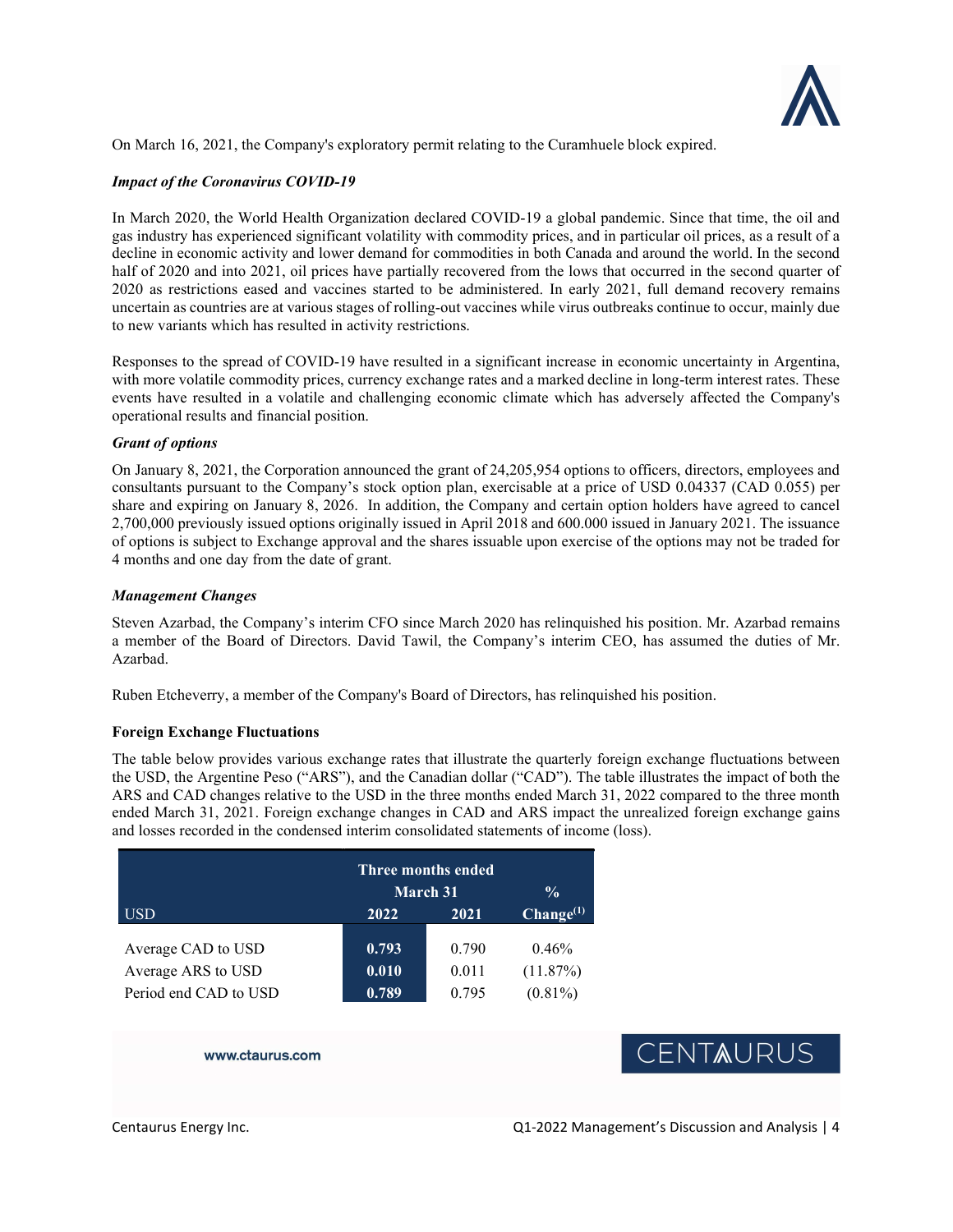

(1) Differences calculated from the numbers within the table are due to rounding.

## Continuing Argentine Operations and Corporate Segments

#### Sales Volumes

|                             |       | Three months ended<br><b>March 31</b> |  |
|-----------------------------|-------|---------------------------------------|--|
|                             | 2022  | 2021                                  |  |
| Crude oil and NGLs (bbls/d) | 1,149 | 1,192                                 |  |
| Natural gas (mcf/d)         | 736   | 718                                   |  |
| Total daily sales (boe/d)   | 1,272 | 1,312                                 |  |
| $%$ oil                     | 90%   | 91%                                   |  |

Centaurus's primary producing concessions were at Coirón Amargo Sur Este ("CASE"), Puesto Morales and El Surubí. Since the closing of the CASE Sale Agreement in March 2022, the primary producing concessions are Puesto Morales and El Surubí El Surubí produces oil exclusively and Puesto Morales also produces natural gas.

Crude oil and NGL sales volumes for the three months ended March 31, 2022 ("the Quarter" or "Q1-2022") decreased to 1,149 bbl/d from 1,192 bbl/d for the three months ended March 31, 2021 ("Q1-2021"). The change compared to Q1-2021 can be attributed to the decrease in Palmar Largo and Chivil due to the concessions being relinquished during Q1-2021 and the CASE sale during Q1-2022.

Natural gas sales volumes for the Quarter of 736 mcf/d increased compared to 718 mcf/d for Q1-2021.

## Average Realized Prices

|                             |       | <b>Three months ended</b><br><b>March 31</b> |  |
|-----------------------------|-------|----------------------------------------------|--|
| USD                         | 2022  | 2021                                         |  |
| Crude oil and NGLs - \$/bbl | 54.18 | 38.02                                        |  |
| Natural gas - \$/mcf        | 3.07  | 1.28                                         |  |
| Total - \$/boe              | 50.73 | 35.26                                        |  |

The refiners used by the Company have paid an average unofficial crude oil price of \$54.18 per barrel for the three months ended March 31, 2022 (2021 - \$38.02). Since August 2018, domestic price is agreed upon between refiners and producers. Such a price considers the impact of the export withholding imposed by the government and the possibility to increase fuels to the final consumers.

The significant slowdown in the global economy and certain government-imposed shelter-in-place mandates around the world due to the COVID-19 virus have depressed oil demand, further exacerbated by surplus oil supplies in the near-term from the world's producers. Brent crude oil pricing dropped to \$22.74/bbl in the month of March 2020 and further collapsed to \$19.99/bbl in the month of April 2020. At March 31, 2022, Brent crude oil pricing recovered to

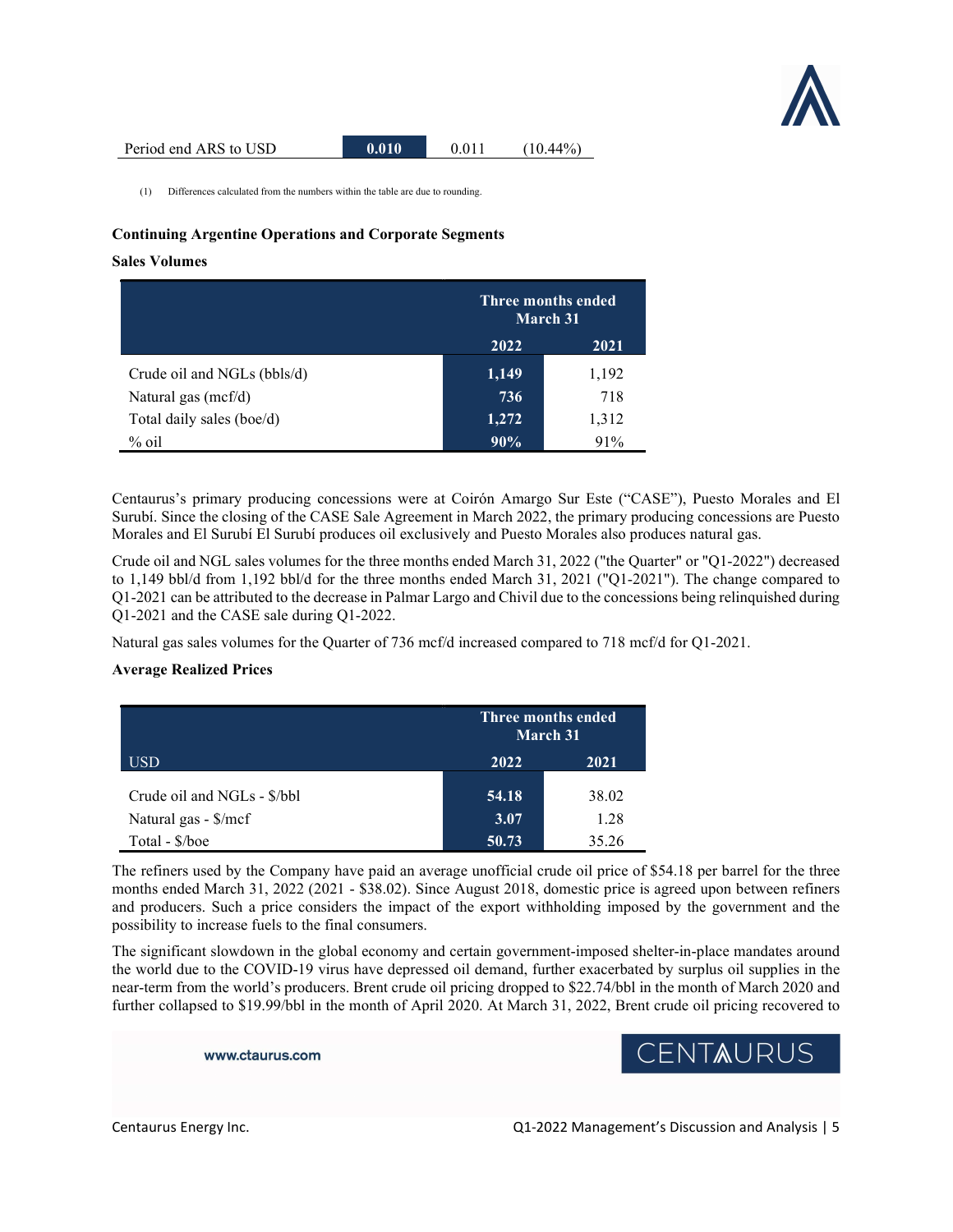

\$107.91/bbl.

The average price received by the Company for the Quarter was \$54.18/bbl, higher than the \$38.02/bbl realized in Q1-2021 due to a recovery in commodity prices compared to the effect that the pandemic caused in 2020.

Gas prices in Argentina are subject to seasonal demand and are negotiated between the producer and the buyer. Summer pricing for the period from October 2021 to April 2022 was set at \$12.2030/mmbtu. (October 2020 - April 2021 - \$21.0020/mmbtu). For the winter season from May to September 2022, the price is \$34.7515/mmbtu (May to September 2021 - \$23.3575/mmbtu).

## Oil and Natural Gas Revenue

|                      |       | Three months ended<br>March 31 |  |
|----------------------|-------|--------------------------------|--|
| USD 000s, except boe | 2022  | 2021                           |  |
| Crude oil            | 5,063 | 4,079                          |  |
| Natural gas          | 203   | 83                             |  |
|                      | 5,806 | 4,162                          |  |
| $$/$ boe             | 50.72 | 35.26                          |  |

Oil and gas revenues were \$5 million for the Quarter compared to \$4 million for Q1-2021, an increase of 25% due to higher sales price, explained above.

### Royalties

|                              | Three months ended<br>March 31 |      |
|------------------------------|--------------------------------|------|
| USD 000s, except boe         | 2022                           | 2021 |
| Royalties and Turnover taxes | 819                            | 601  |
| As $\%$ of revenue           | 14%                            | 14%  |
| $$/$ hoe                     | 7.15                           | 5.09 |

Royalty expenses were \$ 0.8 million for the Quarter compared to \$0.6 for Q1-2021. The Royalty rate was 14% for the Quarter and Q1-2021.

## Operating Costs

|                                  |       | <b>Three months ended</b><br>March 31 |  |
|----------------------------------|-------|---------------------------------------|--|
| $USD$ 000s, except boe           | 2022  | 2021                                  |  |
| Compensation costs               | 902   | 917                                   |  |
| Transportation and processing    | 385   | 394                                   |  |
| Maintenance, workovers and other | 671   | 1,133                                 |  |
|                                  | 1.958 |                                       |  |

www.ctaurus.com

# CENTAURUS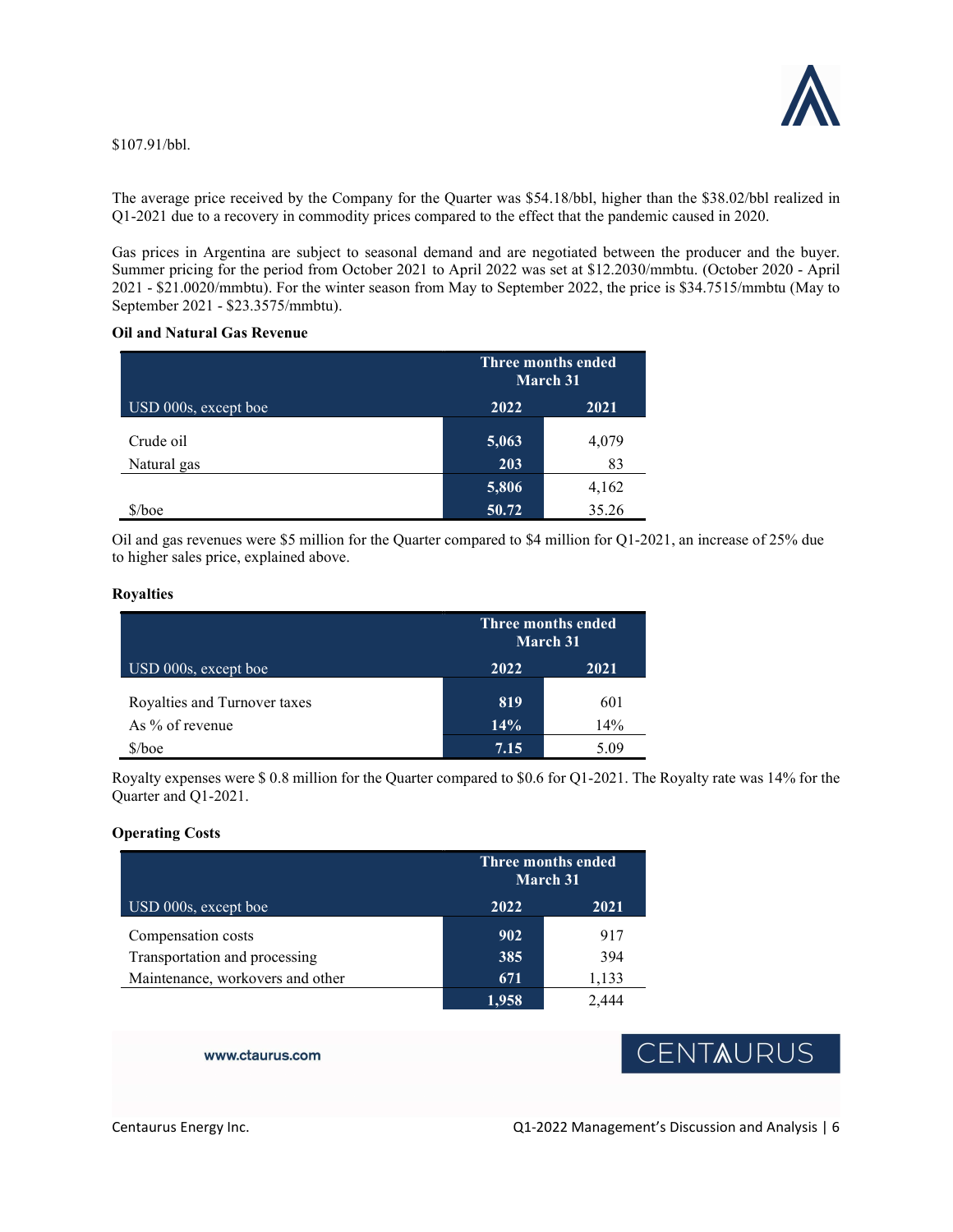

| $\bigoplus$ /*<br>$\delta$ /boe | Пſ<br><u>.</u> | 20.7c |
|---------------------------------|----------------|-------|
|                                 |                |       |

Operating costs during the Quarter was \$1.9 million compared to \$2.4 in Q1–2021.

On a per boe basis, operating costs for the Quarter decreased 17.3% to \$17.11/boe from \$20.70/boe in Q1-2021 mainly as a result of lower maintenance, workovers and other costs.

## Netbacks<sup>(1)</sup>

|                     |         | Three months ended<br>March 31 |  |
|---------------------|---------|--------------------------------|--|
| USD/boe             | 2022    | 2021                           |  |
| Oil and gas revenue | 50.72   | 35.26                          |  |
| Royalties           | (7.15)  | (5.09)                         |  |
| Operating expenses  | (17.11) | (20.70)                        |  |
| <b>Netbacks</b>     | 26.46   | 9.4.                           |  |

(1) The term "netback" is a non-GAAP measure and may not be comparable with the calculation of other entities. Netback is calculated as the average unit sales price, less royalties and operating expenses, and represents the cash margin for every barrel of oil equivalent sold. The Company uses this measure to analyze operating performance and considers netback a key measure, as it demonstrates its profitability relative to current commodity prices.

## General and Administration ("G&A") Expenses

|                    | Three months ended<br><b>March 31</b> |      |
|--------------------|---------------------------------------|------|
| <b>USD 000s</b>    | 2022                                  | 2021 |
| Argentina          |                                       |      |
| Gross G&A          |                                       |      |
| Compensation costs | 300                                   | 227  |
| Other              | 6,248                                 | 229  |
|                    | 6,548                                 | 456  |
| Capitalized        | (50)                                  | (28) |
|                    | 6,498                                 | 428  |
| Corporate          |                                       |      |
| Gross G&A          |                                       |      |
| Compensation costs |                                       |      |
| Other              | 135                                   | 130  |
|                    | 135                                   | 130  |
| Consolidated       |                                       |      |
| Net G&A total      | 6,633                                 | 558  |

Argentina

Gross G&A expenses for the Quarter increased by \$0.4 million to \$6.2 million mainly due to the payment to the province of Neuquen to comply with the commitments of Curamhuele.

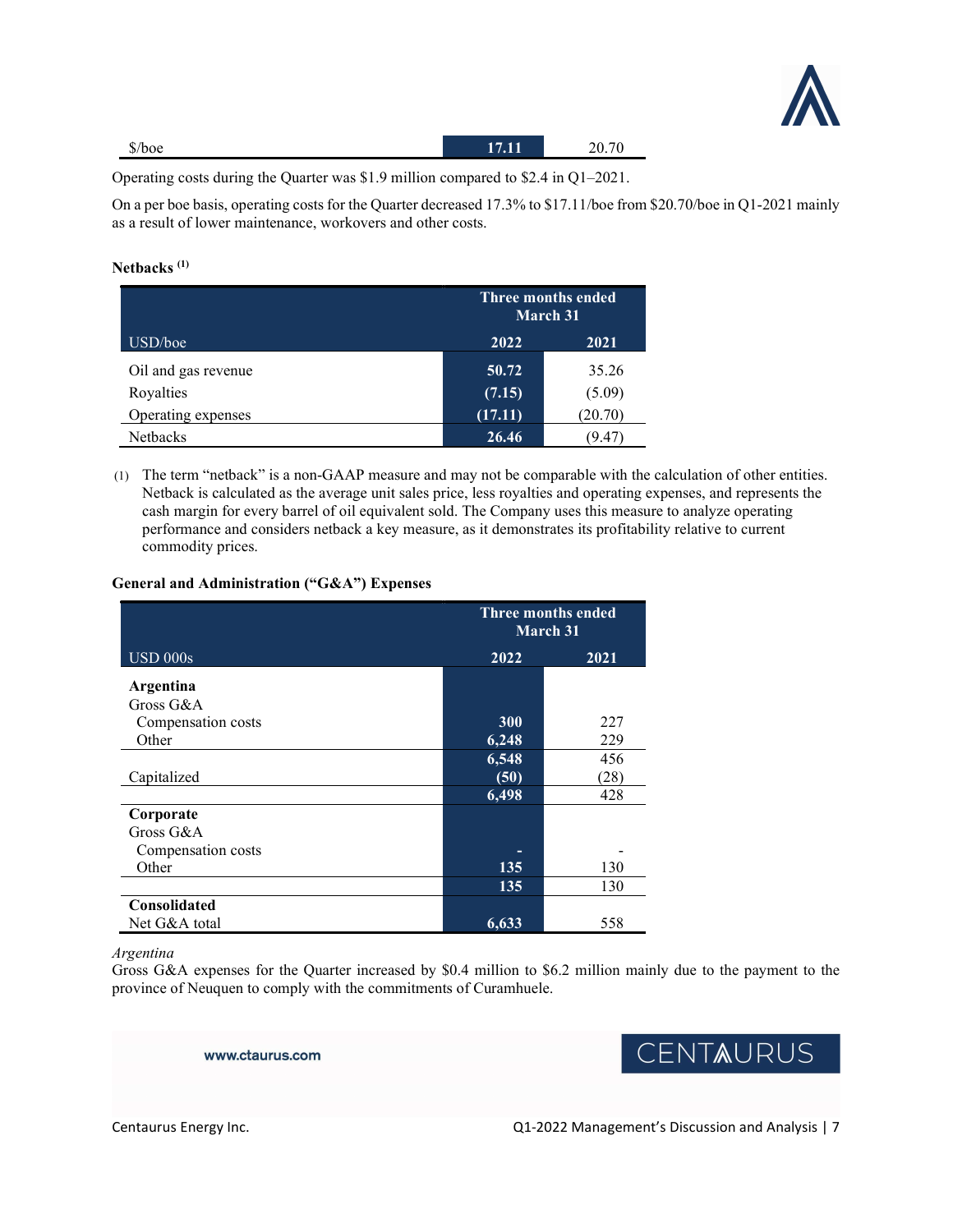

During the Quarter, \$50 thousand (Q1-2021 - \$28 thousand) of directly attributable G&A costs in Argentina were capitalized to property, plant and equipment.

## Corporate

Gross G&A expenses for the Quarter increased to \$135 thousand compared to \$130 thousand in Q1-2021.

## Finance (Income) and Expenses

|                                           | Three months ended<br><b>March 31</b> |      |
|-------------------------------------------|---------------------------------------|------|
| <b>USD 000s</b>                           | 2022                                  | 2021 |
|                                           |                                       |      |
| Argentina                                 |                                       |      |
| Bank charges and fees                     | 37                                    | 33   |
| Foreign exchange (gain) loss – unrealized | 304                                   | (58) |
| Accretion of decommissioning obligations  | 31                                    | 29   |
| Interest (income) and other expenses      | (1,271)                               | 672  |
|                                           | (899)                                 | 676  |
|                                           |                                       |      |
| Corporate                                 |                                       |      |
| Foreign exchange loss - unrealized        | (17)                                  | 32   |
| Interest (Income) and other expenses      | (5)                                   | (67) |
|                                           | (22)                                  | (35) |
| <b>Consolidated</b>                       | (921)                                 | 641  |

#### Argentina

## **Bank Charges and Fees**

Bank charges and fees relate to various forms of taxation in Argentina outside of royalties and income taxes. Bank charges and fees for the Quarter were \$37 thousand (Q1-2021 - \$33 thousand).

## Accretion of decommissioning liabilities

Accretion expense was \$31 thousand for the Quarter (Q1-2021– \$29 thousand).

### Foreign exchange (gain) loss – unrealized

During the Quarter the Company recorded an unrealized foreign exchange loss of \$0.3 million compared to an unrealized gain of \$58 thousand in Q1-2021. Quarterly and YTD fluctuations in unrealized gains and losses are a result of changing foreign exchange rates and underlying movements in the net assets of the Argentine subsidiaries.

## Accretion of lease liabilities

Accretion expense was nil for the Quarter (Q3-2020– was nil).

## Interest (Income) and other expenses

Interest (income) and other expenses relates primarily to recovery of interest of \$1.3 million associated with the Pan American Energy Loan related to the CASE Pilot Program. This loan bear interest at 7% per annum and is repayable in five years from the first to occur between the completion of the investments committed in the Pilot Program or the complete disbursement of the loan, but with the closing of the CASE sale operation, the 2021 interest was reversed

## Corporate

#### Foreign exchange loss (gain)

During the Quarter, the Company recorded an unrealized foreign exchange gain of \$17 thousand (Q1-2021 loss - \$ 32

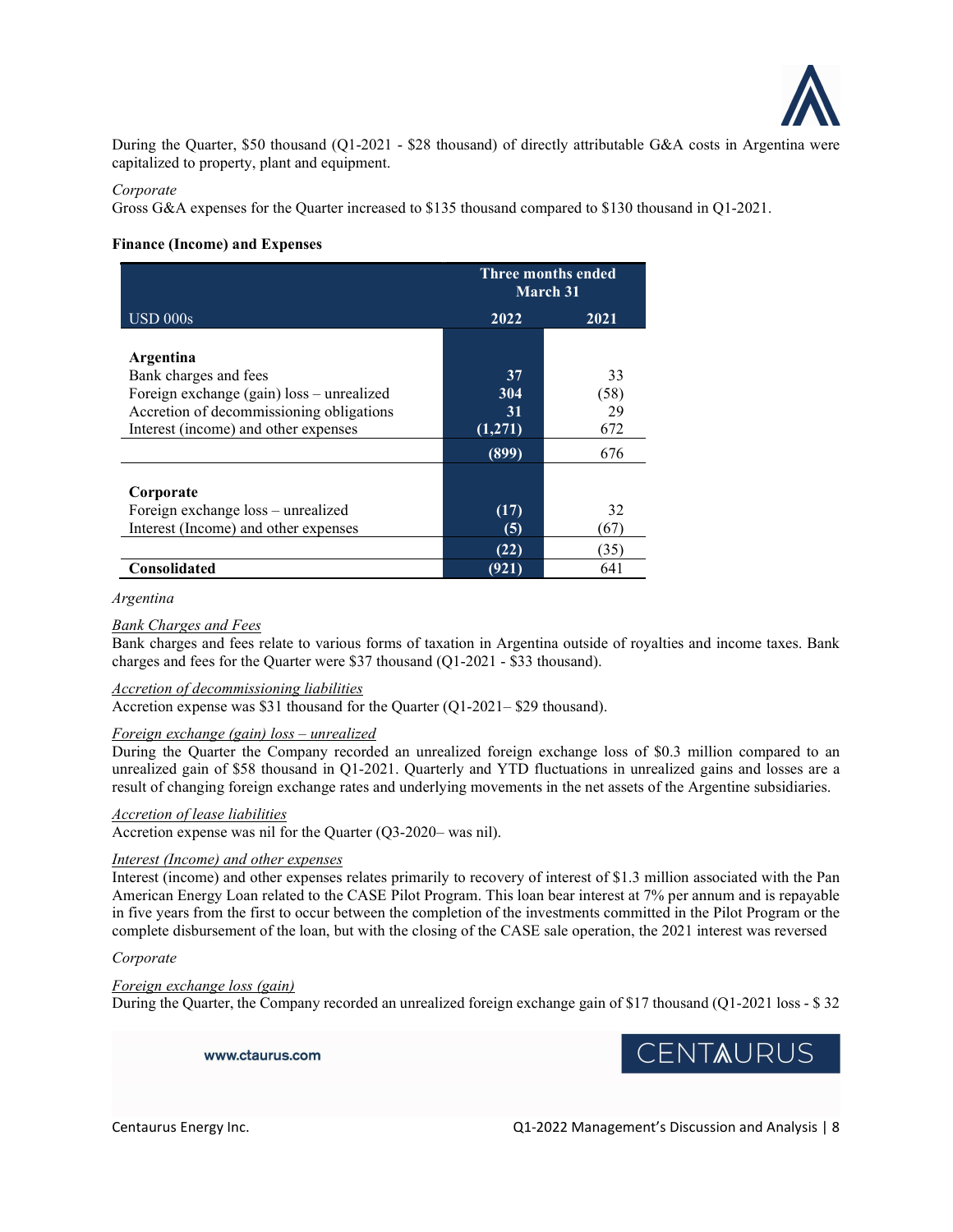

thousand).

### Share-based and Long-term Incentive Compensation

### Share-based Compensation

The Company has issued stock options as incentive programs that allow officers, directors, consultants and certain employees to purchase shares in the Company.

On January 8, 2021, 24,205,954 options were granted to certain directors of the Company with exercise prices of USD \$0.04337 (CAD \$0.055) per share (2020 – nil). In addition, the Company and certain option holders have agreed to cancel 2,700,000 previously issued options originally issued in April 2018 and 600.000 issued in January 2021.

As of May 31, 2022, the Company had 544.1 million shares and 51.1 million options outstanding.

## Long-term Incentive Compensation

During 2016, the Company issued long-term incentive units under a Long-Term Incentive Plan ("LTIP") that allows employees to benefit as a result of appreciation of the trading price of Centaurus's common shares from the issue date, through the payment of cash upon vesting. On August 26, 2016, 6.5 million Units were issued to certain employees at an exercise price of CAD \$0.145 per common share.

LTIP compensation recovery was nil in the Quarter (Q1-2021 recovery of \$1 thousand).

## Depletion and Depreciation ("D&D")

|                          | Three months ended<br>March 31 |                |
|--------------------------|--------------------------------|----------------|
| $\text{USD }000\text{s}$ | 2022                           | 2021           |
| Argentina<br>$$/$ boe    | 180<br>1.58                    | 1,186<br>10.05 |
| <b>Consolidated</b>      | <b>180</b>                     | l,186          |

Argentina

D&D decreased to \$0.1 million in the Quarter compared to \$1.2 million in Q1-2021 mainly due to a lower depletable base and lower production. On a per boe basis, D&D for the Quarter decreased to \$1.58/boe from \$10.05/boe in Q1- 2021.

### Impairment

At March 31, 2022 and 2021, Centaurus determined there were no impairment indicators for any of its CGUs.

As part of the write-off of CASE balances, \$24.9 million was reversed

The impaired CGU's recoverable values were estimated using value in use calculations based on future net cash flows expected to be derived from the CGU's proven plus probable reserves using a discount rate of 21.1% for MEA North and a discount rate of 21.3% for MEA South.

### Income Tax Expense (Recovery)

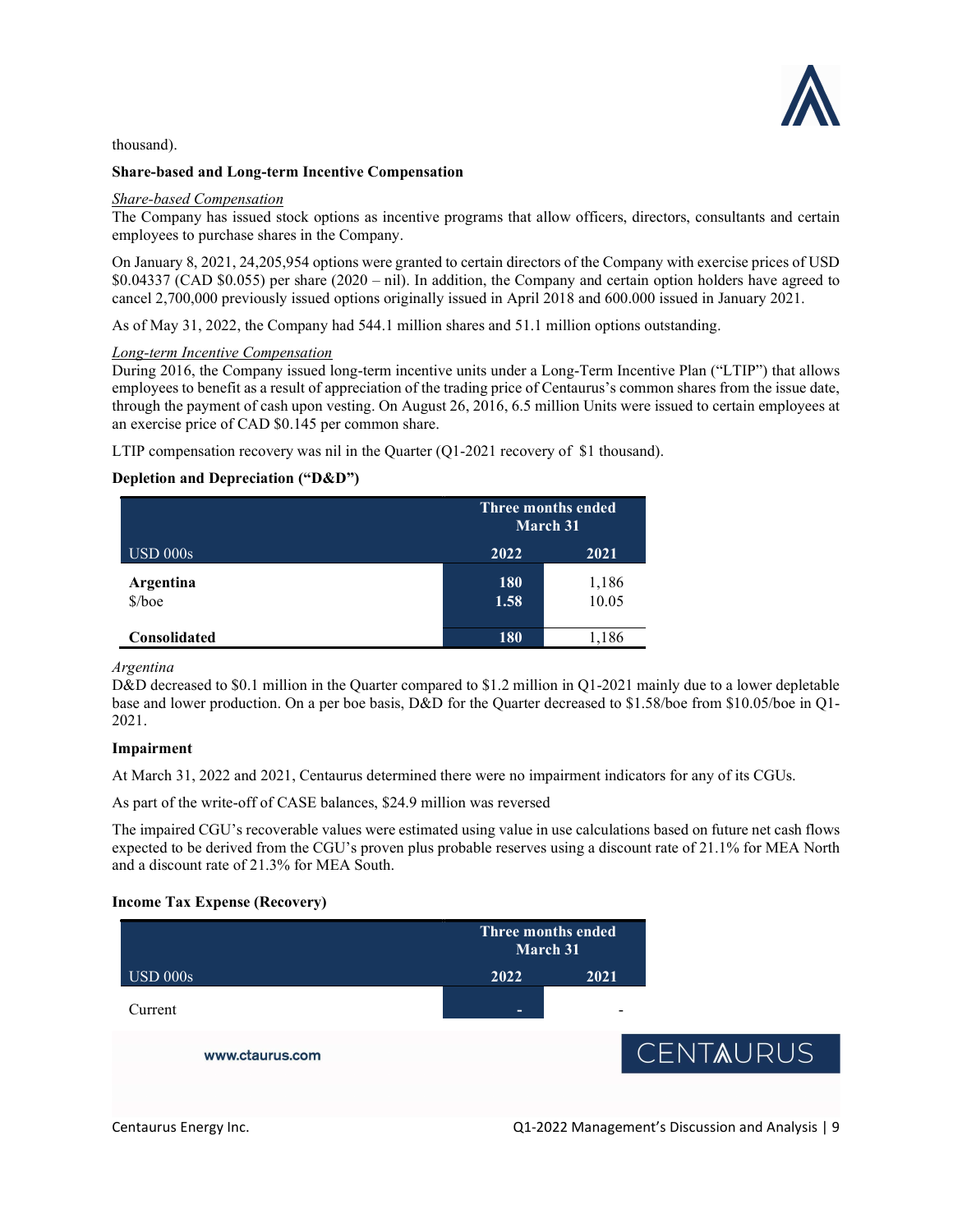

| Deferred     | $\overline{\phantom{a}}$ | - |
|--------------|--------------------------|---|
| <b>Total</b> | $\overline{\phantom{a}}$ | - |

Centaurus has one legal entity in Argentina. The income tax rate in Argentina is 35%. Current income tax expense for the Quarter and Q1-2021 was nil.

The Company did not record a deferred income tax expense or recovery during the Quarter (Q1-2021 – nil).

## Reconciliation of Cash Flow from (used in) Operating Activities and Funds Flow from (used in) Continuing **Operations**

As detailed previously in this MD&A, funds flow from (used in) operations is a term that does not have any standardized meaning under GAAP. Centaurus's method of calculating funds flow from (used in) continuing operations may differ from that of other companies, and accordingly, may not be comparable to measures used by other companies. Funds flow from (used in) continuing operations is calculated as cash flow from (used in) continuing operating activities before change in non-cash working capital, and change in other long-term assets and liabilities.

|                                               | Three months ended<br>March 31 |      |  |
|-----------------------------------------------|--------------------------------|------|--|
| $\text{USD }000\text{s}$                      | 2022                           | 2021 |  |
| Cash flow from (used in) operating activities | 226                            | 195  |  |
| Change in non-cash working capital            | 37,992                         | 288  |  |
| Funds flow from (used in)                     | 38,218                         | 93   |  |

Funds flow from (used in) Continuing Operations, Net Income (Loss) and Comprehensive Income (Loss) from Continuing Operations

|                                                            | Three months ended<br>March 31 |                    |
|------------------------------------------------------------|--------------------------------|--------------------|
| $\mathrm{USD}\ 000\mathrm{s}$                              | 2022                           | 2021               |
| Funds flow from (used in)<br>Per share – basic and diluted | 38,218<br>0.07                 | (93)<br>(0.00)     |
| Net gain (loss)<br>Per share – basic and diluted           | 37,714<br>0.14                 | (16,075)<br>(0.03) |
| Comprehensive gain (loss)                                  | (37,714)                       | (16,075)           |

Centaurus's funds flow from continuing operations for the Quarter increased by \$38.3 million from Q1-2021 mainly due to lower operating costs.

The net gain from continuing operations for the Quarter was \$37.7 million (Q1-2021 - loss of \$16 million) primarily due to CASE sale operation..

## Capital Expenditures

|                 | Three months ended<br>March 31 |      |                  |
|-----------------|--------------------------------|------|------------------|
| <b>USD 000s</b> | 2022                           | 2021 |                  |
| www.ctaurus.com |                                |      | <b>CENTAURUS</b> |
|                 |                                |      |                  |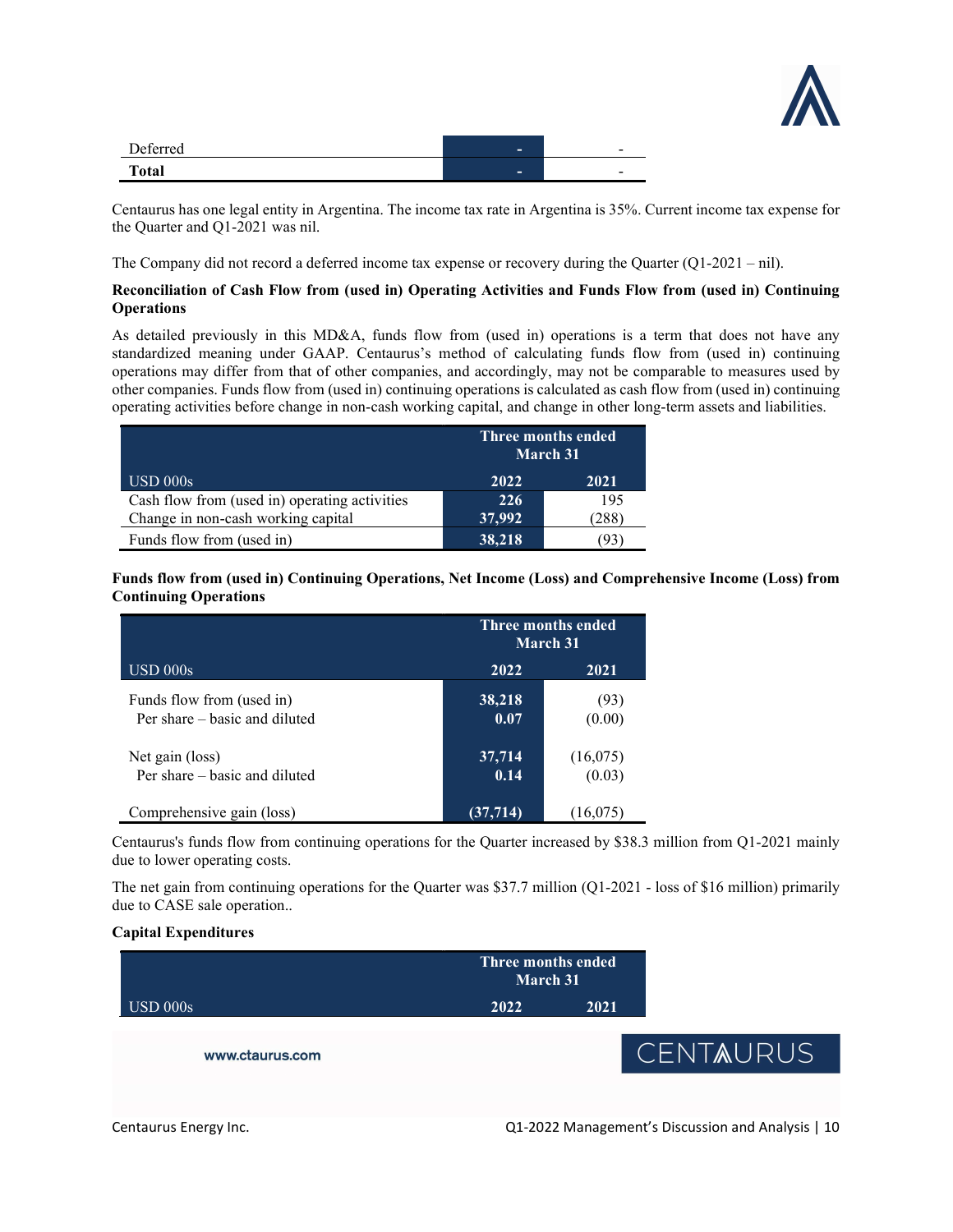

| Argentina                |    |     |
|--------------------------|----|-----|
| Drilling and completions | -  | 144 |
| Other                    | 14 | 28  |
| Argentina total          | 14 |     |
|                          |    |     |
| <b>Consolidated</b>      | 14 |     |

Argentina

Capital expenditures for the Quarter were primarily related to SG&A capitalization.

## FINANCIAL POSITION, LIQUIDITY AND CAPITAL RESOURCES

### Liquidity risk

| USD 000s                            | <b>March 31</b><br>2022 | December 31<br>2021 |
|-------------------------------------|-------------------------|---------------------|
| Working capital (deficit) surplus   |                         |                     |
| Argentina                           | 2,796                   | (25,038)            |
| Canada                              | (11, 147)               | (4,123)             |
|                                     | (8,351)                 | (29,160)            |
| Convertible loan – capital resource | (2, 287)                | (2,265)             |
| Working Capital loan                | -                       |                     |
| Short term loan                     | (66)                    | (66)                |
| Pan American Energy ("PAE") loan    |                         | (17, 314)           |
| Net financial position              | (6, 130)                | (48, 805)           |
| Shareholders' equity                | (10, 516)               | (27, 256)           |

On March 31, 2022, the consolidated working capital deficit of the Company was \$8.3 million (December 31, 2021 - \$29.1 million deficit), consisting of working capital surplus of \$2.7 million (December 31, 2021 - working capital deficiency of \$25 million) in Argentina and a working capital deficit of \$11.1 million (December 31, 2021- \$4.1 million deficit) in Canada.

At March 31, 2022, cash and cash equivalents of \$0.7 million was mostly deposited with banks in Argentina (December 31, 2021 - \$0.6 million), and is held in ARS.

On March 27, 2020, the Company received a notice of default and reservation of rights from KD Energy and Hispania, alleging that the Corporation is in default of the terms of the Working Capital Loan Agreement and Amended and Restated Convertible Loan Agreement. On March 25, 2020, the Company and Maglan Distressed Master Fund LP entered into the Maglan Financing Agreement, pursuant to the terms of which the parties will enter into agreements providing the Corporation with access of up to \$23 million.

While negotiations are ongoing there is no guarantee of agreement on the final terms of the financing. As such, there is a material uncertainty that casts significant doubt on the Company's ability to continue as a going concern. These financial statements do not include adjustments in the carrying values of the assets and liabilities that would be necessary if the going concern assumption were not appropriate. Such adjustments could be material.

### Repatriation of Funds to Canada

Funds are required to enable the Company to maintain compliance and manage the regulatory, reporting, audit, legal and tax requirements of a company listed on the TSXV.

During the Quarter, there was no repatriation from Argentina (Q1-2021 – nil).

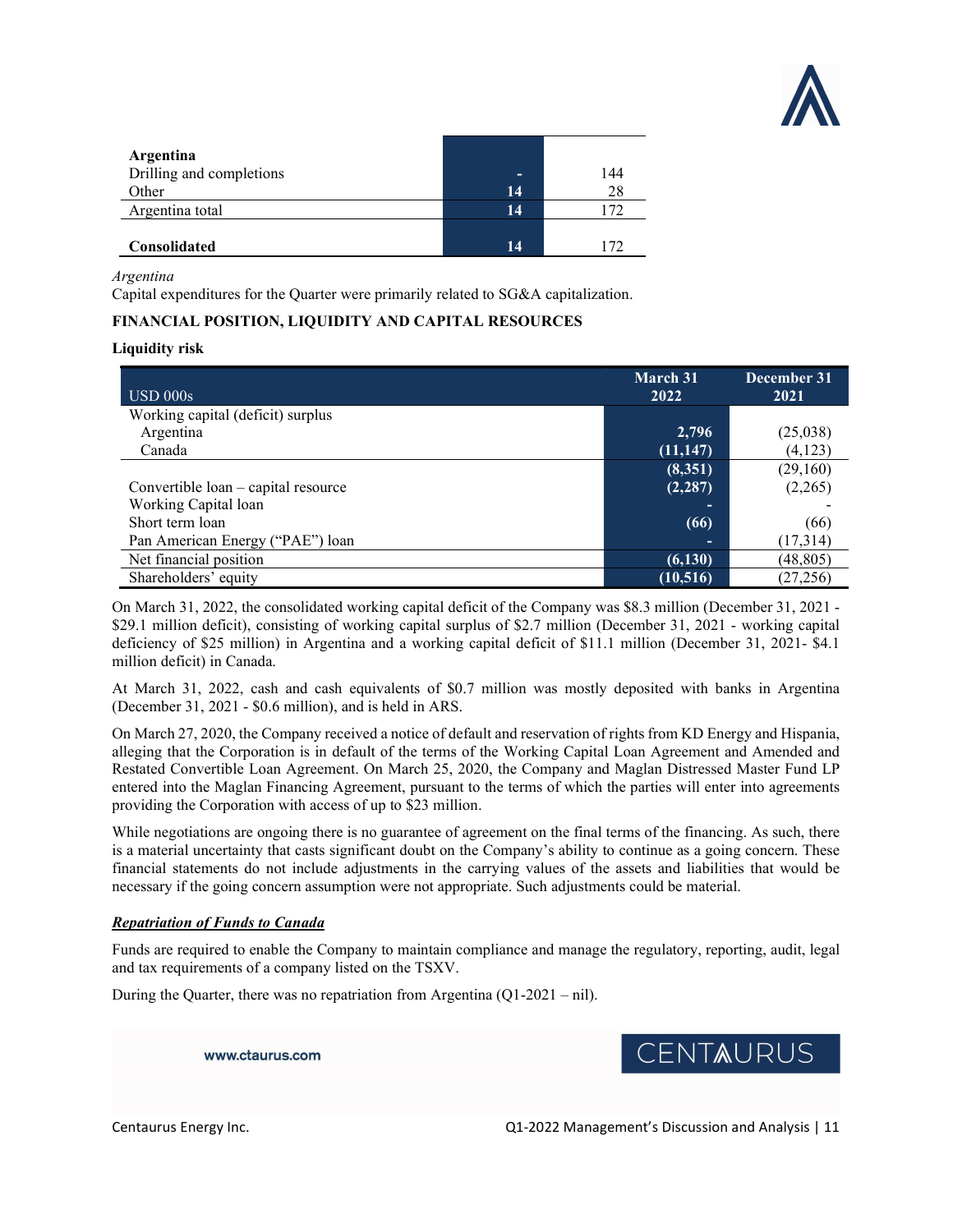

## Share Capital Issued, Options Granted and Long-term Incentive Plan

## Outstanding Share Capital

No common shares were issued in the Quarter  $(Q1-2021 - nil)$ .

On January 8, 2021, 24,205,954 options were granted to certain directors of the Company with exercise prices of USD \$0.04337 (CAD \$0.055) per share (2020 – nil). In addition, the Company and certain option holders have agreed to cancel 2,700,000 previously issued options originally issued in April 2018 and 600.000 issued in January 2021.

As of May 31, 2022, the Company had 544.1 million shares and 51.1 million options outstanding.

## **Fair value of Financial Instruments**

The Company's financial instruments include cash and cash equivalents, trade and other receivables, certain items in other long-term assets and liabilities, current portion of long-term debt, trade and other payables, taxes payable, convertible debentures issued, the carrying values of which approximate their fair values due to their short-term nature with the exception of: (i) convertible debentures issued, which relates to the debt component of these instruments and are accreted up to their principal value over the term of the debenture using the effective interest rate method and (ii) certain other long-term assets and liabilities whose calculated fair value approximates its carrying value.

### Decommissioning Obligations

Decommissioning obligations result from net ownership interests in property, plant and equipment and involve critical accounting estimates. There are significant uncertainties related to the estimated costs and the timing of settlement of decommissioning obligations, and the impact on the financial statements could be material. The main factors that can cause expected decommissioning obligations to change are changes to laws and regulations, construction of new facilities, changes in reserve estimates and life, changes in technology, and discount and/or inflation rates applied.

The Company expects the decommissioning obligations for its obligation to be invoiced in USD and settled in ARS.

Changes to Centaurus's estimates of decommissioning, restoration and similar liabilities are recorded directly to the related asset with a corresponding entry to the provision. Centaurus's estimates are reviewed at the end of each reporting period for changes in estimated costs, timing of settlement, changes in laws, regulatory requirements, discount rates, and effects of inflation.

On March 31, 2022, an inflation rate of 2.32% was used (December 31, 2021 – 1.52%). The risk free rate used to discount the liability at March 31, 2022 was 2.32% (December 31, 2021 – 1.52%). The impact of the change in the risk-free rate and inflation rate amounted to a \$31 thousand decrease to the decommissioning obligations during the three months period ended March 31, 2022 (December 31, 2021 - nil).

### Commitments and Contingencies

Development and Exploration Commitments

| $\text{USD }000\text{s}$                      | <b>Under</b><br>negotiations | 2022  | 2023                     | 2024                     | <b>Thereafter</b> | Total  |
|-----------------------------------------------|------------------------------|-------|--------------------------|--------------------------|-------------------|--------|
| Development<br>and Exploration<br>Commitments | 32,000                       | 2,000 | $\overline{\phantom{a}}$ | -                        | -                 | 34,000 |
| <b>Total</b>                                  | 32,000                       | 2,000 | $\blacksquare$           | $\overline{\phantom{0}}$ | ۰                 | 34,000 |

Coirón Amargo Sur Este (CASE - 29% WI)

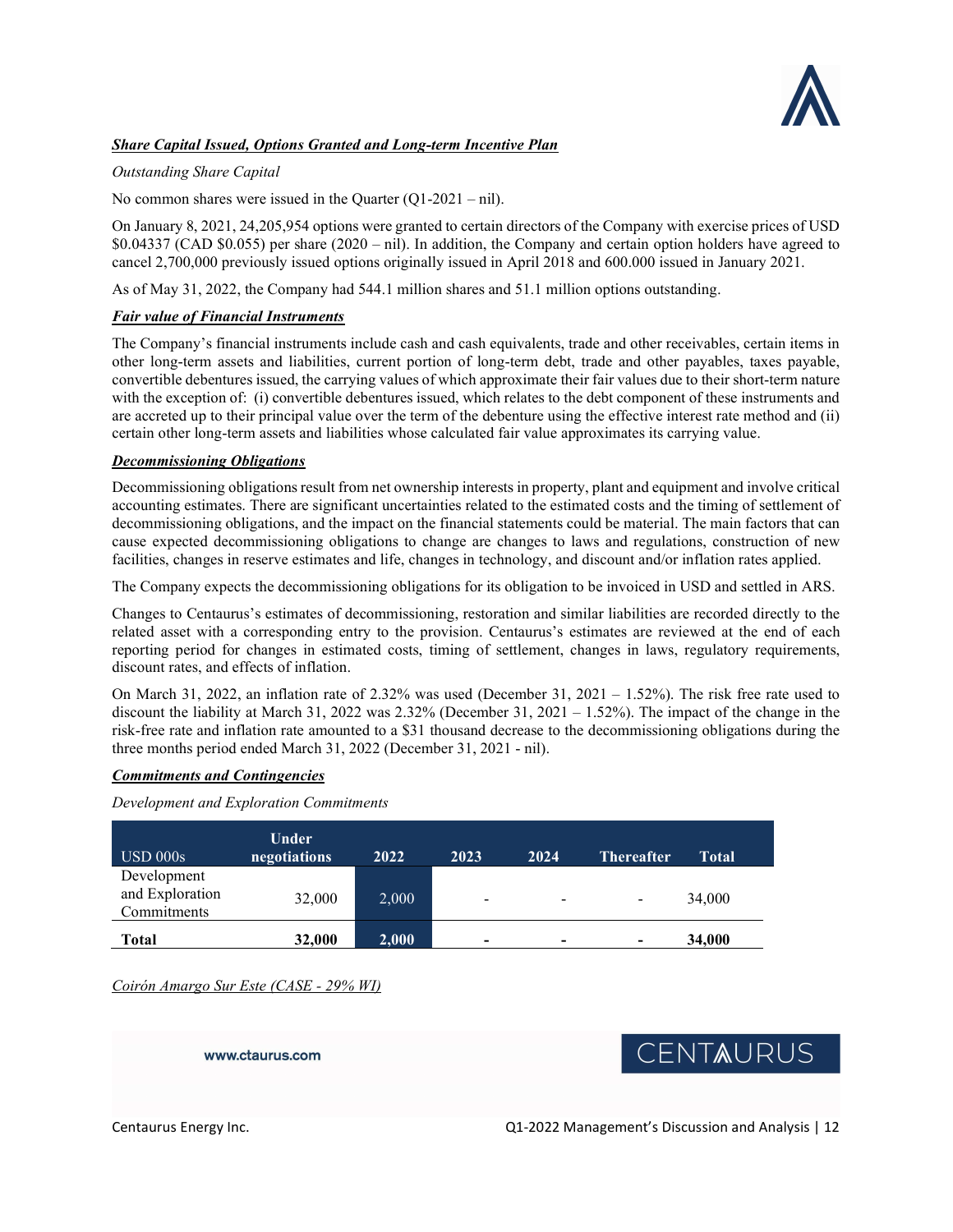

Pan American Energy ("PAE"), Centaurus' operating partner in CASE, agreed, subject to certain conditions, to provide Centaurus with a loan of up to \$40 million, on a limited recourse basis, to be drawn down as required to fund certain CASE capital expenditures. This limited recourse loan would bear interest at 7% per annum and is repayable within five years from the net revenue generated from the capital expenditure program. Transaction fees of \$0.5 million were incurred to complete this agreement. The loan was fully paid as of the end of quarter.

On September 18, 2018, CASE block was converted in an unconventional exploitation concession with a 35-year term. The concession was awarded after the CASE block successfully completed the evaluation phase.

On January 22, 2021, Centaurus and PAE interested into an assignment agreement, transferring to PAE a six percent (6%) working interest CASE for an amount of \$8.4 million, with retroactive effect as of July 1, 2020. The \$8.4 million represented the value of cash call requests relating to the operating and capital expenditures for the period from April 2020 through December 31, 2020. Pursuant to the assignment agreement, Centaurus remedied its default under the Joint Venture Agreement with respect to the cash calls unpaid and cured its default under the Loan Agreement.

On March 22, 2022, Madalena Energy Argentina S.R.L. ("MEA"), has closed the agreement to sell its remaining working interest in CASE, located in the Province of Neuquén, Argentina to Pan American Energy, S.L., Argentine Branch ("PAE"), the operator of CASE.

Pursuant to the transaction with PAE, Centaurus has sold its remaining working interest (29%) in the CASE block, with an effective date of January 1, 2021, in return for consideration with a reference value of more than US\$49 million, including:

a. satisfaction and discharge of all amounts owed by the Company under the Loan Agreement between PAE and Centaurus, dated December 7, 2016 (the "Loan Agreement"), and termination of the Loan Agreement,

b. payment of US\$6,000,000 to the Province of Neuquén to settle MEA liabilities related to the Curamhuele hydrocarbons area, located in the Province of Neuquén ("Curamhuele"), and

c. payment to Centaurus, over time, of 1.25% to 2.5% Overriding Royalty Interest (the "ORRI") over the net proceeds corresponding to the 29% interest being assigned to PAE which shall be payable by PAE in semi-annual installments, and other considerations totaling US\$16.83 million.

Upon closing, PAE paid to the Company approximately US\$165,000 for the ORRI proceeds attributable to 2021. The next ORRI payment will be received after the close of the first half of 2022.

Curamhuele Block (90% WI-operated)

| $\text{USD }000\text{s}$  | <b>Under</b><br>negotiations |
|---------------------------|------------------------------|
| Concession<br>commitments |                              |

The Curamhuele Block is operated by Centaurus and covers an area of approximately 56,237 (50,613 net) acres. The block is situated along the east side of the north south trending Andean thrust belt in the middle portion of the Province of Neuquén, approximately 650 miles south and west of Buenos Aires.

Centaurus is responsible for paying 100% of the costs during the exploration or evaluation phase. If reserves are discovered in commercial quantities, the Corporation may convert certain areas of the block into an exploitation (development) concession. Production will be subject to a 12% royalty payable to the province of Neuquén. GyP is responsible for its 10% share of the costs incurred in the exploitation phase.

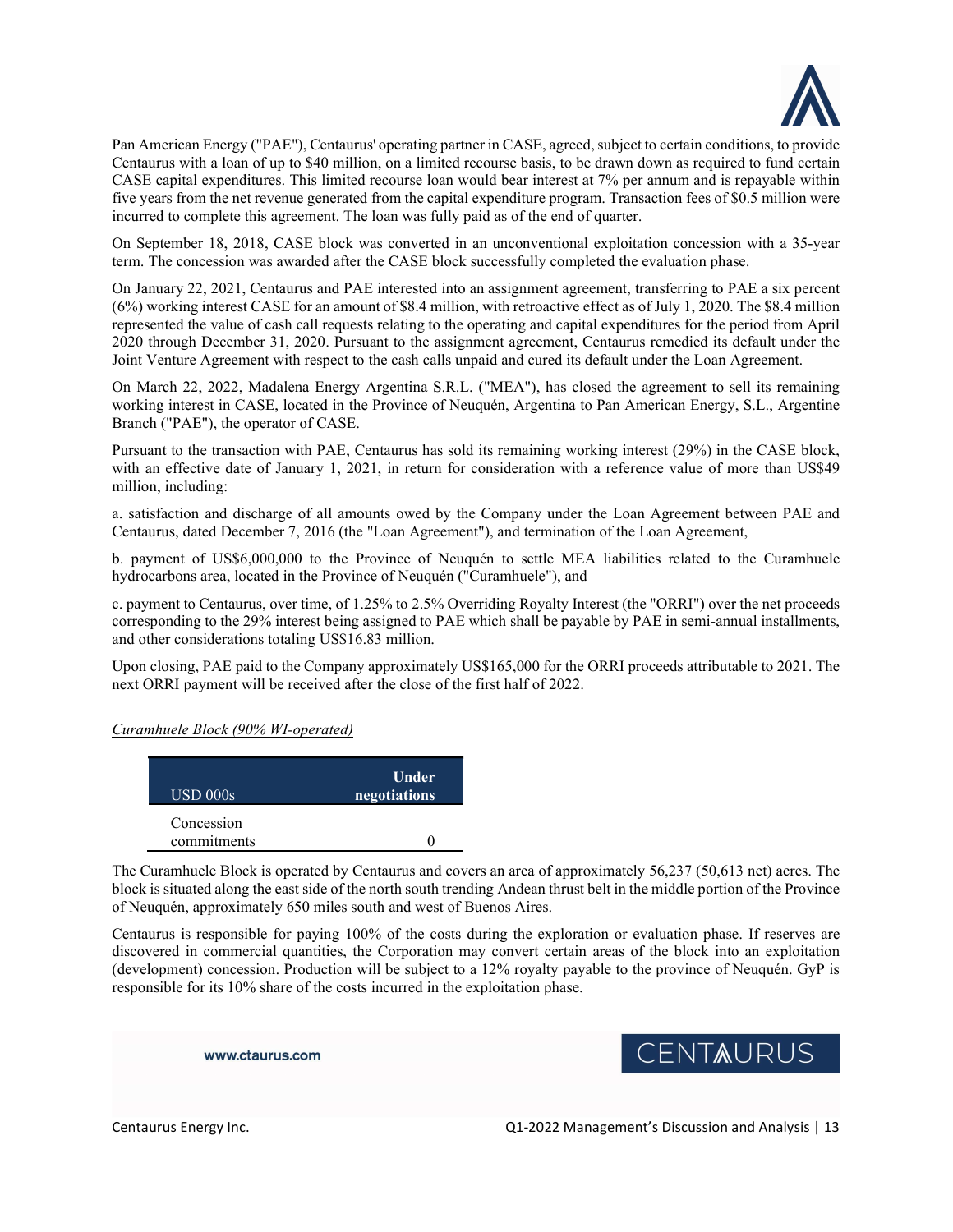

In December 2015, Centaurus ratified an extension of its second exploration term with the Province of Neuquén to September 9, 2016, and subsequent thereto, the Corporation put forward a proposal to the Province to enter into a four year evaluation period to further appraise the Curamhuele Block with a work commitment of \$8.2 million to be incurred by March 9, 2019.

In 2016, the remaining work commitment relating to the existing Curamhuele Block concession agreement were fulfilled by completing the Yapai.x 1001 well in the Mulichinco formation and Lower Agrio Shale.

The Corporation received approval for a 2 year extension on the Curamhuele concession based on its proposal to drill one vertical well in a new location to vertically test the Vaca Muerta and Lower Agrio formations. The extension was initially applied for in December, 2018.

On May 13, 2019 the extension was approved by the Ministry of Energy and Natural Resources for the province of Neuquen (the "Ministry"), which granted an additional twenty-four months expiring March 9, 2021 for the exploratory period of the concession.

On November 14, 2019 the Company was notified by the Province of Neuquen that the milestones for the vertical test that were agreed to as part of the 2 year extension were not being met. Following receipt of the letter, the Company engaged in discussions and correspondence with the Ministry and Gas y Petróleo del Neuquén S.A. ("GyP"), a provincial government oil and gas company who has a 10% working interest in the concession, for the purpose of adjusting the milestone schedule. On January 10, 2020, the Company received a letter from the Ministry which proposed an agreement to adjust the milestones and provided an extension to the Company until April 30, 2020 to determine a specific financing to comply with the schedule. Such extension was conditional on the Company submitting a performance bond for \$16.2 million. The bond shall be executed if (i) the Company fails to comply with the terms of the extension, including submission of contracts, invoices or other evidence that the Company has contracted a drilling rig and has secured the wellhead and all casing necessary; or (ii) the March 9, 2021 deadline for completing the commitments.

The Company accepted the Ministry's proposal on January 20.

On March 16, 2021, the Company's exploratory permit relating to the Curamhuele block expired.

As a part of the CASE sale agreement, PAE made a payment of US\$6,000,000 to the Province of Neuquén to settle MEA liabilities related to the Curamhuele hydrocarbons area, located in the Province of Neuquén.

### Puesto Morales Block (100% WI-operated)

| $\text{USD }000\text{s}$ | Under<br>negotiations | 2022  | Total  |
|--------------------------|-----------------------|-------|--------|
| Concession commitments   | 28,400                | 2,000 | 30,400 |

On January 4, 2019 the Corporation received the approval from the provincial authority for a re-schedule and conversion of the last commitments in a new exploration plan.

In May 2022, MEA entered into an agreement with REFINAR S.A., an oil and gas corporation based in Argentina ("Refinar"), whereby Refinar will fund workover operations in the Rinconada-Puesto Morales blocks in the Province of Rio Negro (the "Transaction"). The Transaction includes a pre-purchase of oil by Refinar, to fund the scheduled workover activity.

Santa Victoria Block (100% WI - operated)

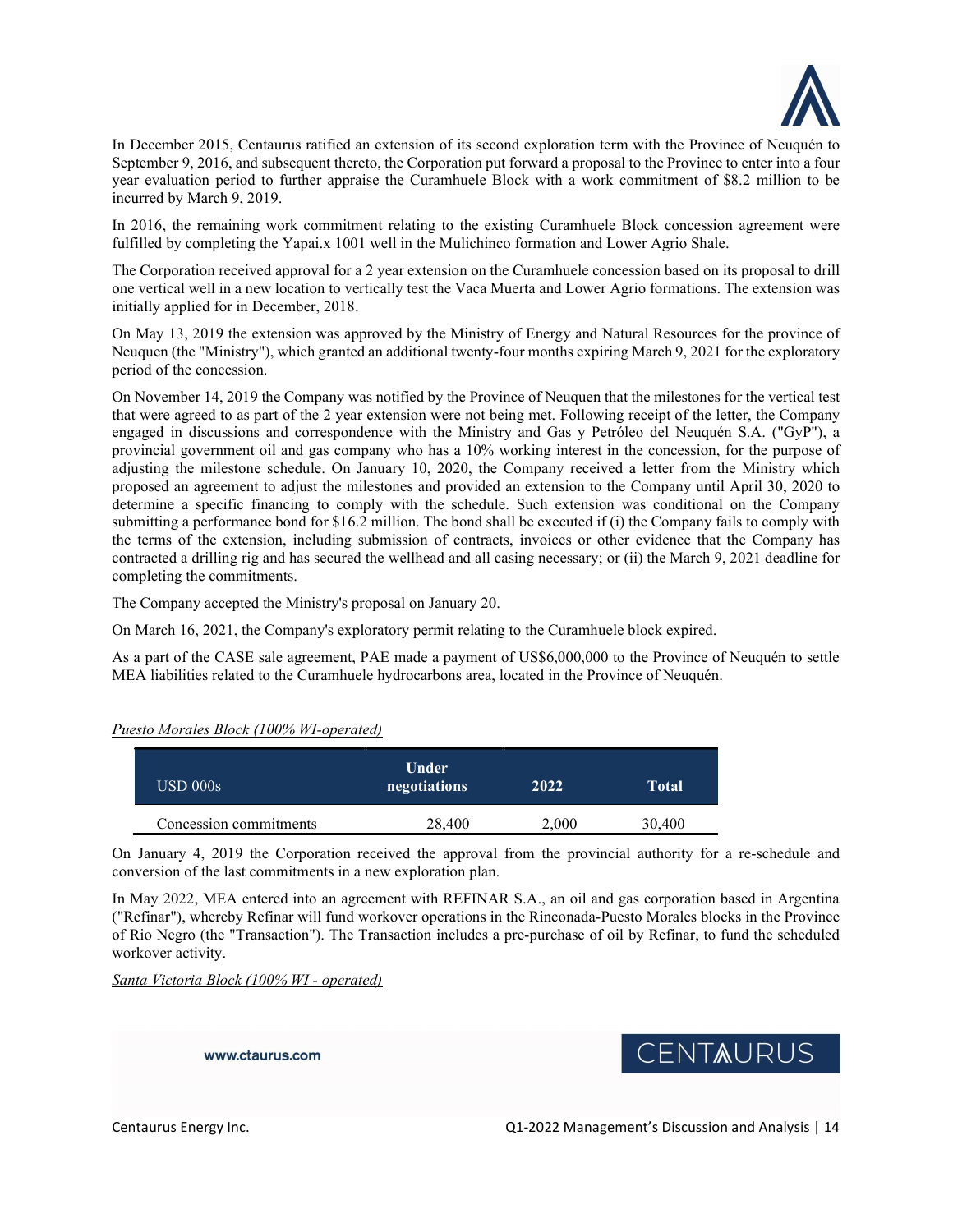

The contract can contain up to three exploration and evaluation phases, of which the second expired in April 2017. The second phase required additional work commitments of \$4.037 million for which no qualifying expenditures have been made. A performance bond of \$3.6 million is in place over the commitments under this exploration and evaluation permit. Since November 2017, the Corporation has proposed alternatives to the province of Salta in order to reconvert and reschedule pending commitments.

## El Chivil Block (100% WI – operated)

On February 2, 2021, the Company relinquished its El Chivil concession.

## Palmar Largo operation agreement (100% WI – operated)

Centaurus has signed an operation agreement with Recursos y Energía Formosa SA ("REFSA"), an oil company belonging to the Province of Formosa (the "Province"), over the Palmar Largo Concession in Formosa, Argentina, effective December 1, 2018 (the "Operation Agreement"). The block covers an area of approximately 301,740 acres.

On January 15, 2021, the Company relinquished the Palmar Largo concession.

### Other Commitments

In November 2016, Centaurus sub-leased its former corporate office premises to the end of 2018, with the expectation of further renewals or alternative sub-lease arrangements to the end of the head lease term of September 2022. The difference between the head lease payments under the existing contract and the sub-lease contract income expected over the period of the lease term, results in an onerous contract and a liability has been recognized of approximately \$0.7 million (2021- \$0.7 million), recorded as part of Other long-term liabilities in the consolidated statements of financial position at March 31, 2022.

## QUARTERLY FINANCIAL RESULTS

## Continuing Operations

|                                                 | <b>O1</b> | $\overline{O4}$ | $\overline{\text{O3}}$ | Q <sub>2</sub> |
|-------------------------------------------------|-----------|-----------------|------------------------|----------------|
| USD 000s, unless otherwise noted                | 2022      | 2021            | 2021                   | 2021           |
| Oil and natural gas revenues                    | 5,807     | 8,203           | 5.425                  | 5,281          |
| Net income (loss)                               | 37.714    | 9.571           | 1.895                  | 2,556          |
| Shares outstanding $-$ millions                 | 544.1     | 544.1           | 544.1                  | 544.1          |
| Net income (loss) per share – basic and diluted | 0.07      | 0.02            | (0.00)                 | (0.00)         |

| USD 000s, unless otherwise noted                | O1<br>2021 | O4<br>2020 | $\overline{\text{O}}$ 3<br>2020 | Q <sub>2</sub><br>2020 |
|-------------------------------------------------|------------|------------|---------------------------------|------------------------|
| Oil and natural gas revenues                    | 4.162      | 6.225      | 6.895                           | 4.860                  |
| Net income (loss)                               | (16,075)   | (7, 925)   | (3,758)                         | (16, 442)              |
| Shares outstanding $-$ millions                 | 544.1      | 544.1      | 544.1                           | 544.1                  |
| Net income (loss) per share – basic and diluted | (0.03)     | (0.01)     | (0.00)                          | (0.03)                 |

### Critical Accounting Judgments, Estimates and Accounting Policies

For more details regarding the Company's critical accounting judgments, estimates and accounting policies the following should be read in conjunction with the Company's consolidated financial statements for the year ended December 31, 2020.

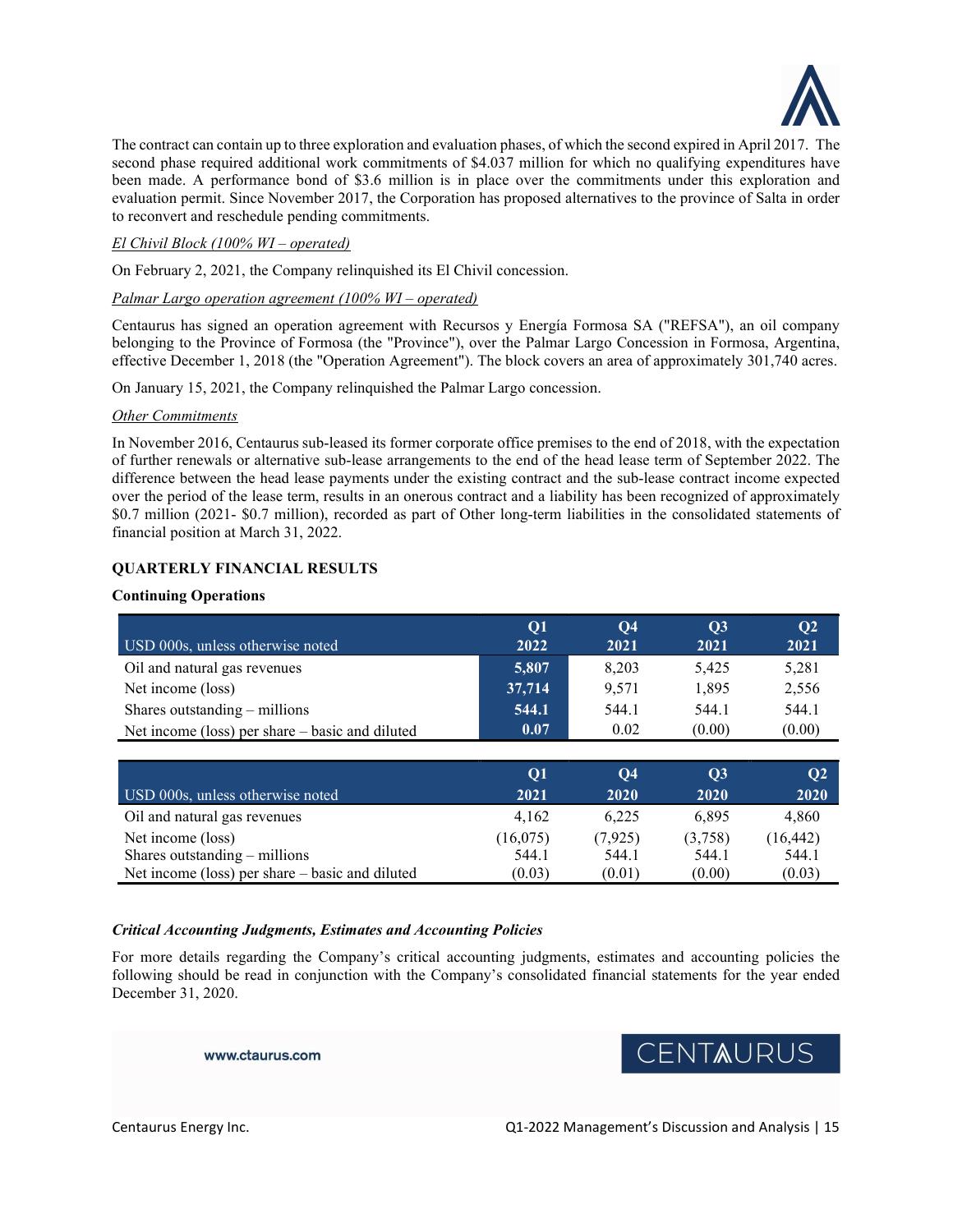

Management is required to make judgments, estimates and assumptions in the application of accounting policies that could have a significant impact on the Company's financial results. Actual results may differ from those estimates and those differences may be material. The estimates and assumptions used are subject to updates based on experience and the application of new information. The Company's critical accounting policies and estimates are reviewed annually by the Audit Committee of the Board. Further details on the basis of presentation and significant accounting policies can be found in the Company's notes to the consolidated financial statements for the year ended December 31, 2020.

## Critical accounting estimates

Critical accounting estimates are those estimates that require Management to make particularly subjective or complex judgments about matters that are inherently uncertain. Estimates and underlying assumptions are reviewed on an ongoing basis and any revisions to accounting estimates are recognized in the period in which the estimates are revised. During the Quarter, there were no changes to the Company's key sources of estimation uncertainty. Further information on the Company's key sources of estimation uncertainty can be found in the notes to the consolidated financial statements for the year ended December 31, 2020.

### Risk Management

For a full understanding of the risks that impact the Company, the following discussion should be read in conjunction with the Company's consolidated financial statements for the year ended December 31, 2020.

The Company is exposed to a number of risks through the pursuit of its strategic objectives. Some of these risks impact the oil and gas industry as a whole and others are unique to its operations and its involvement in Argentina. Actively managing these risks improves the Company's ability to effectively execute its business strategy. The factors that impact the Company's exposure to liquidity risk, safety risk, capital project execution and operating risk, reserves replacement risk, environmental risk and regulatory risk has not changed substantially since December 31, 2020. For a further and more in-depth discussion of the Company's risk management see the Company's Consolidated Financial Statements for the year ended December 31, 2020.

A description of the risk factors and uncertainties affecting the Company can be found in the Advisory and a full discussion of the material risk factors affecting the Company can be found in the Company's Annual Information Form for the year ended December 31, 2020.

### Advisory

### Forward Looking Statements

This MD&A may include forward-looking statements including opinions, assumptions, estimates and management's assessment of future plans and operations, expected depletion, depreciation and accretion expenses, expectations as to the taxability of the Company and planned capital expenditures and the timing and funding thereof. When used in this document, the words "anticipate," "believe," "estimate," "expect," "intent," "may," "project," "plan", "should" and similar expressions are intended to be among the statements that identify forward-looking statements. Forwardlooking statements are subject to a wide range of risks and uncertainties, and although the Company believes that the expectations represented by such forward-looking statements are reasonable, there can be no assurance that such expectations will be realized. Any number of important factors could cause actual results to differ materially from those in the forward-looking statements including, but not limited to, the outcome of the strategic review process, risks associated with petroleum and natural gas exploration, development, exploitation, production, marketing and transportation, the volatility of petroleum and natural gas prices, currency fluctuations, the ability to implement corporate strategies, the ability to repatriate funds from Argentina, the state of domestic capital markets, the ability to obtain financing, incorrect assessment of the value of acquisitions, failure to realize the anticipated benefits of acquisitions, changes in petroleum and natural gas acquisition and drilling programs, delays resulting from inability to obtain required regulatory approvals, delays resulting from inability to obtain drilling rigs and other services, labour

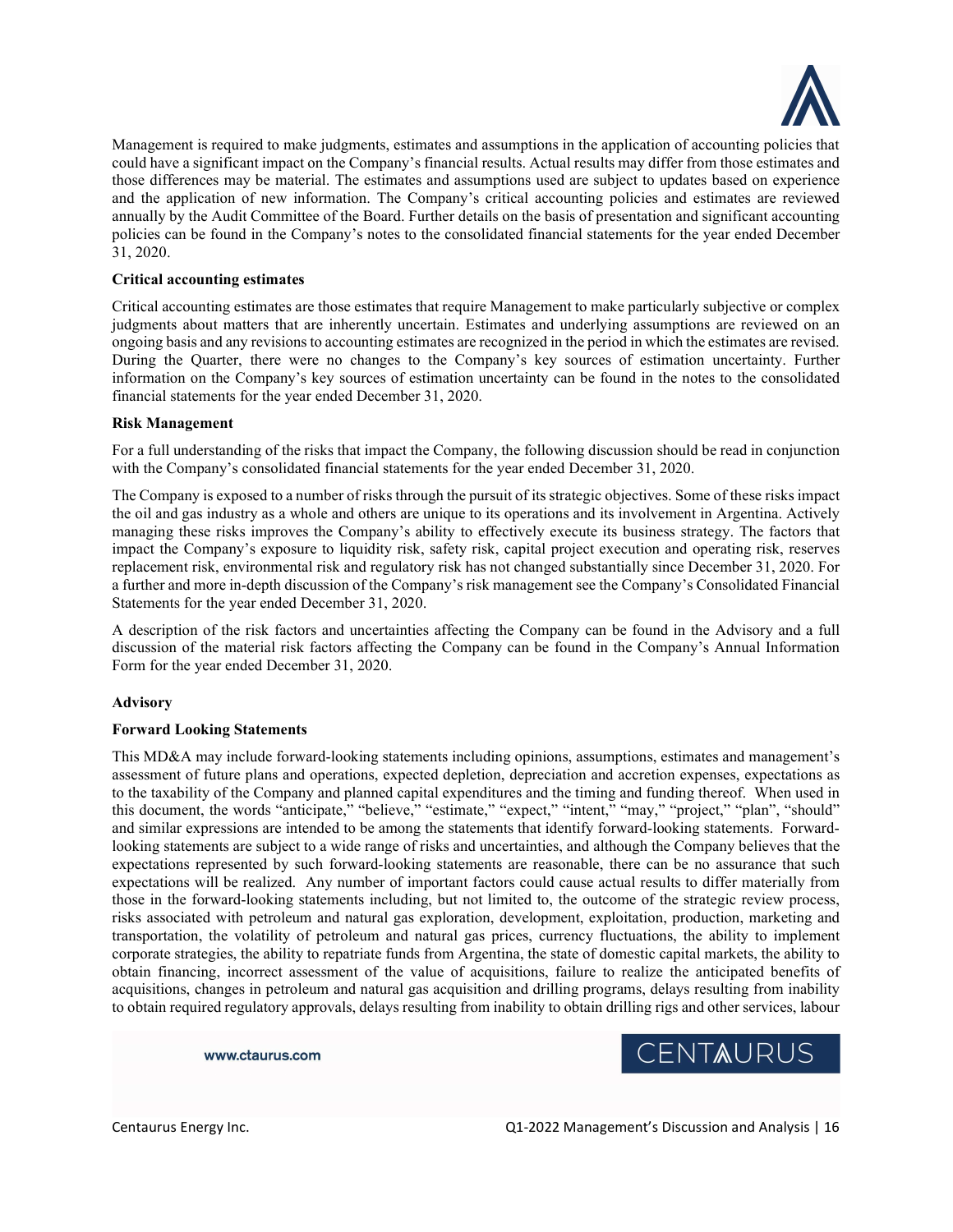

supply risks, environmental risks, competition from other producers, imprecision of reserve estimates, changes in general economic conditions, ability to execute farm-in and farm-out opportunities, and other factors, all of which are more fully described from time to time in the reports and filings made by the Company with securities regulatory authorities.

Statements relating to "reserves" or "resources" are deemed to be forward looking statements, as they involve the implied assessment, based on certain estimates and assumptions, that the reserves and resources described can be profitably produced in the future.

The forward looking statements contained in this MD&A are expressly qualified by this cautionary statement. Readers are cautioned not to place undue reliance on forward-looking statements, as no assurances can be given as to future results, levels of activity or achievements. Except as required by applicable securities laws, the Company does not undertake any obligation to publicly update or revise any forward-looking statements.

### Reserves and Other Oil and Gas Disclosure

Any references in this MD&A to test rates, flow rates, initial and/or final raw test or production rates, early production, test volumes behind pipe and/or "flush" production rates are useful in confirming the presence of hydrocarbons, however, such rates are not necessarily indicative of long-term performance or of ultimate recovery. Such rates may also include recovered "load" fluids used in well completion stimulation. Readers are cautioned not to place reliance on such rates in calculating the aggregate production for Centaurus. In addition, the Vaca Muerta and Agrio shales are unconventional resource plays which may be subject to high initial decline rates.

### Analogous Information

Certain information in this MD&A may constitute "analogous information" as defined in National Instrument 51-101 - Standards of Disclosure for Oil and Gas Activities ("NI 51-101"), including, but not limited to, information relating to areas, assets, wells, industry activity and/or operations that are in geographical proximity to or believed to be ontrend with lands held by Centaurus. Such information has been obtained from public sources, government sources, regulatory agencies or other industry participants. Management of Centaurus believes the information may be relevant to help define the reservoir characteristics within lands on which Centaurus holds an interest and such information has been presented to help demonstrate the basis for Centaurus's business plans and strategies. However, management cannot confirm whether such analogous information has been prepared in accordance with NI 51-101 and the Canadian Oil and Gas Evaluation Handbook and Centaurus is unable to confirm that the analogous information was prepared by a qualified reserves evaluator or auditor. Centaurus has no way of verifying the accuracy of such information. There is no certainty that the results of the analogous information or inferred thereby will be achieved by Centaurus and such information should not be construed as an estimate of future production levels or the actual characteristics and quality Centaurus's assets. Such information is also not an estimate of the reserves or resources attributable to lands held or to be held by Centaurus and there is no certainty that such information will prove to be analogous in the future. The reader is cautioned that the data relied upon by Centaurus may be in error and/or may not be analogous to such lands to be held by Centaurus.

### Numerical Amounts

The reporting and the measurement currency is the USD. Natural gas reserves and volumes are converted to barrels of oil equivalent (boe) on the basis of six thousand cubic feet (mcf) of gas to one barrel (bbl) of oil. Boe's may be misleading, particularly if used in isolation. A boe conversion ratio of 6 mcf to 1 bbl is based on an energy equivalency conversion method primarily applicable at the burner tip and does not represent a value equivalency at the wellhead.

This MD&A uses the term "netback" which is a term that does not have standardized meanings under GAAP and this non-GAAP measurement may not be comparable with the calculation of other entities. The Company uses this measure to analyze operating performance.